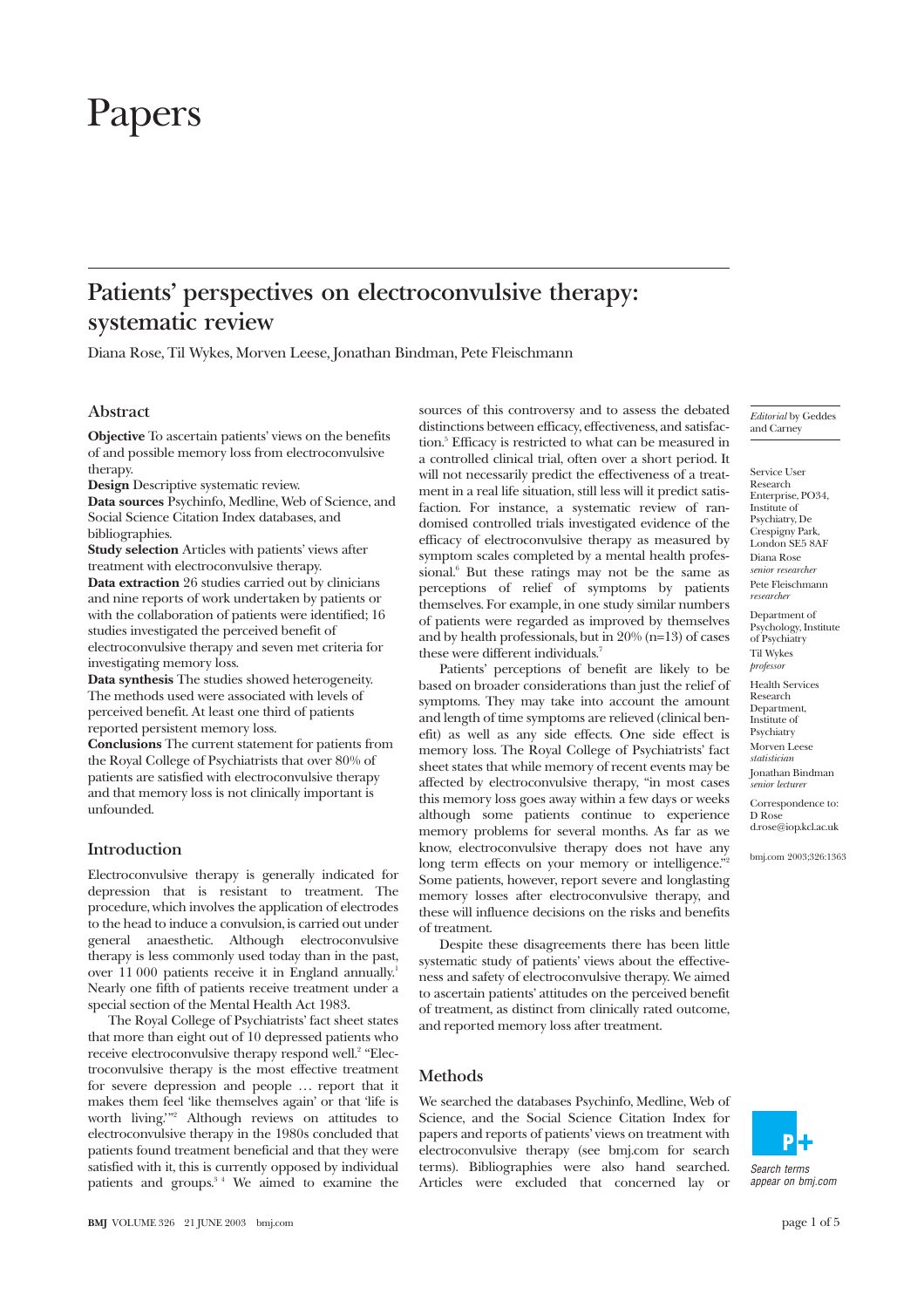professional opinion, children or adolescents, or where not all the patients had received treatment.

Of the 27 papers identified, 26 were authored by academics or researchers and conducted in psychiatric facilities. A reference group enabled us to identify nine reports written either by patients or in collaboration with them. The work of Communicate, the user group at the Maudsley hospital, is awaiting publication, but we had access to its raw data. Although our searches included global sources, articles written by patients were confined to the United Kingdom in all but one case.

#### **Analysis**

We calculated the proportion of patients with positive responses to questions on effectiveness of treatment and the 95% confidence intervals. Positive responses were defined as an affirmative response to the statements "electroconvulsive therapy is helpful" or "I would have electroconvulsive therapy again." A Forrest plot was produced on the raw (proportion) scale as to whether electroconvulsive therapy was considered helpful, with normal approximation standard errors.

The research studies were rated on four methodological variables. These were selected from either previous research (setting and interviewer), preliminary analysis of the data (interval between treatment and interview), or the social science literature.<sup>8</sup>

#### *Interval between treatment and interview*

We considered the interval between treatment and interview because the benefits of treatment may be short lived and side effects only apparent later. The scores were: 0 for during course of treatment or maintenance treatment; 1 for within four weeks or predischarge; 2 for 1-6 months; and 3 for more than six months.

#### *Number of questions*

As a few brief questions are likely to produce less engagement than a more exploratory list of questions, we scored: 1 for five or less questions; 2 for 6-14 questions; and 3 for 15 or more questions.

#### *Complexity of interview*

With simple response options there was less scope for patients to express their opinions whereas multiple choice questions or semistructured interviews allowed more complex opinions to be recorded. The scoring system was: 1 for dichotomous responses; 2 for simple Likert scales; 3 for complex Likert scales or multiple choice; and 4 for a semistructured interview.

#### *Setting of interview and status of interviewer*

Conducting an interview has been shown to influence the willingness of patients to be critical about services.<sup>9</sup> They are more likely to be critical when interviewed by a fellow patient in a neutral setting. Because the setting and status are always highly correlated, we amalgamated them into one category. The scoring system was: 1 for inpatients; 2 for same hospital or treating doctor; 3 for non-treating doctor or at home; 4 for day care or voluntary sector; and 5 for source independent of health services, and choice of setting.

Logit models were fitted to assess associations between positive responses and methodological characteristics and the distinction between clinical and patient studies. SPSS version 10 and Stata version 7 were used for the analyses.

## **Results**

In 16 studies patients were asked if they found electroconvulsive therapy helpful and in 12 studies they were

**Table 1** Details of perceived benefit of electroconvulsive therapy, date, sample size, and four scored methodological variables of studies eliciting patients' views on treatment. Values are numbers (percentages; 95% confidence intervals) of patients unless stated otherwise

|                                                       |                       |             | Perceived benefit of treatment |                    | <b>Methodological variables</b>     |                     |                                    |                            |
|-------------------------------------------------------|-----------------------|-------------|--------------------------------|--------------------|-------------------------------------|---------------------|------------------------------------|----------------------------|
| Study                                                 | <b>Country</b>        | Sample size | Helpful                        | Would have again   | <b>Interval since</b><br>treatment* | No of<br>questionst | <b>Complexity of</b><br>interview‡ | Setting or<br>interviewer§ |
| Freeman and Kendell 1980 <sup>10</sup>                | United Kingdom        | 166         | 129 (78; 71 to 84)             | 98 (59; 51 to 67)  | 3                                   | 3                   |                                    | 2                          |
| Hughes et al $19817$                                  | United Kingdom        | 72          | 59 (83; 73 to 91)              | 52 (72; 60 to 82)  | $\overline{2}$                      | 3                   | $\overline{2}$                     | $\overline{2}$             |
| Kerr et al 1982 <sup>11</sup>                         | Australia             | 88          | 64 (73; 62 to 82)              | Not available      | $\overline{2}$                      | 3                   |                                    | 3                          |
| Aperia 1986 <sup>12</sup>                             | Norway                | 30          | 21 (70; 51 to 85)              | 19 (63; 44 to 80)  | 3                                   | $\overline{2}$      | 3                                  | $\overline{2}$             |
| Benbow 1988 <sup>13</sup>                             | United Kingdom        | 54          | 39 (73; 58 to 84)              | 37 (69; 54 to 80)  |                                     | 3                   | $\overline{2}$                     |                            |
| Szuba et al 1991 <sup>14</sup>                        | <b>United States</b>  | 25          | 19 (76; 55 to 91)              | 18 (72; 51 to 88)  |                                     |                     | $\overline{2}$                     |                            |
| Rogers and Pilgrim 1993 <sup>15</sup>                 | United Kingdom        | 231         | 99 (43; 36 to 50)              | Not available      | 3                                   | 3                   | 3                                  | 4                          |
| Riordan et al 1993 <sup>16</sup>                      | United Kingdom        | 37          | 21 (56; 39 to 73)              | 25 (67; 50 to 82)  | $\overline{2}$                      | 3                   | 4                                  | 3                          |
| Pettinati et al 1994 <sup>17</sup>                    | <b>United States</b>  | 78          | Not available                  | 76 (98; 91 to 100) |                                     |                     |                                    |                            |
| United Kingdom Advocacy<br>Network 1995 <sup>18</sup> | <b>United Kingdom</b> | 308         | 92 (30; 25 to 36)              | 55 (18; 14 to 23)  | 3                                   | 3                   | $\overline{2}$                     | 5                          |
| Mental Health Foundation 1997 <sup>19</sup>           | United Kingdom        | 107         | 32 (30; 21 to 40)              | Not available      | 3                                   | $\overline{2}$      | 3                                  | 5                          |
| Bernstein et al 1998 <sup>20</sup>                    | <b>United States</b>  | 52          | 43 (83; 70 to 92)              | 41 (79; 65 to 89)  | $\mathbf{0}$                        | $\overline{2}$      |                                    |                            |
| ECT Anon 1998 <sup>21</sup>                           | United Kingdom        | 200         | 58 (29; 23 to 36)              | Not available      | 3                                   | Not given           | Not given                          | 5                          |
| Wheeldon et al 1999 <sup>22</sup>                     | United Kingdom        | 150         | 121 (81; 74 to 87)             | 115 (77; 70 to 84) |                                     |                     |                                    |                            |
| Goodman et al 1999 <sup>23</sup>                      | <b>United States</b>  | 24          | Not available                  | 20 (82; 63 to 95)  | $\theta$                            | 3                   |                                    | $\overline{2}$             |
| Pedler (MIND) $2000^{24}$                             | United Kingdom        | 418         | 150 (36; 31 to 41)             | Not available      | 3                                   | 3                   | 3                                  | 4                          |
| Manic Depression Fellowship<br>$2002^{25}$            | United Kingdom        | 97          | 29 (30; 21 to 40)              | Not available      | 3                                   | 3                   | 3                                  | 5                          |
| Communicate                                           | Pending               | 45          | 20 (44; 30 to 60)              | 18 (41; 26 to 56)  | $\overline{2}$                      | 3                   |                                    |                            |

\*0=During course or maintenance electroconvulsive therapy; 1=within four weeks or predischarge; 2=1-6 months; 3=more than six months.

†1=Five questions or less; 2=6-14 questions; 3=15 or more questions.

‡1=Dichotomous; 2=simple Likert scale; 3=complex Likert scale or multiple choice; 4=semistructured interview.

§1=Inpatient; 2=same hospital or same treating doctor; 3=non-treating doctor or at home; 4=voluntary or collaborative, day care or choice; 5=source independent of health services, choice of setting.

¶Patient study.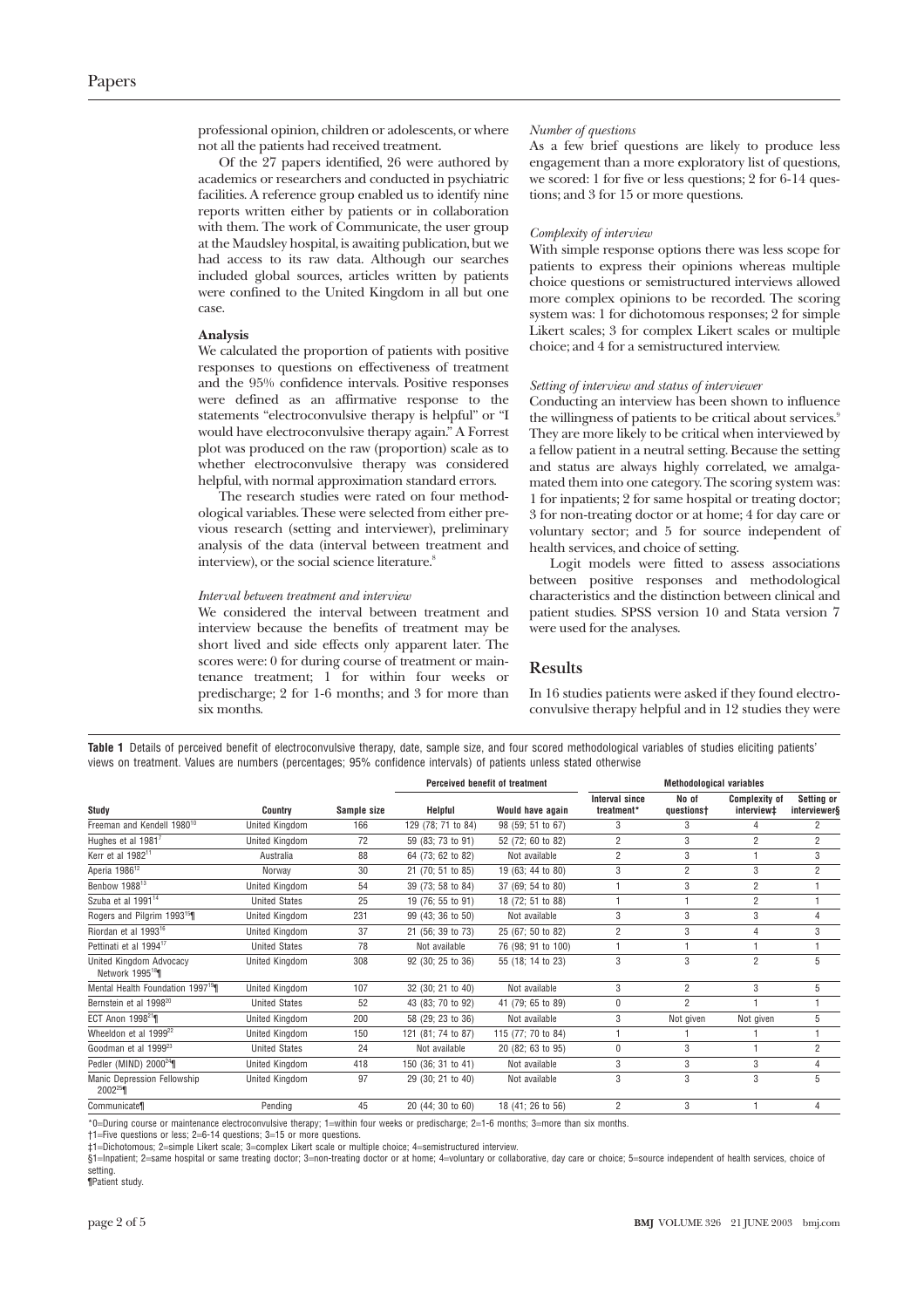asked if they would have the treatment again (table 1). The level of positive responses varied widely between studies (tests for heterogeneity:  $\chi^2$ =370, P < 0.001, for treatment helpful,  $\chi^2$ =256, P < 0.001 for would have treatment again). The Forrest plot for "helpful" shows that the patient led and collaborative studies report the lowest levels of positive responses; there was, however, an overlap in the confidence intervals (figure and table 1).

A funnel plot showed no evidence of publication bias among the clinical studies. No systematic relation was found between perceived benefit and the country, or region of the United Kingdom, where the research was undertaken.

## **Methodological variables**

The number of questions, complexity of the interviews, and the interval before interview were intercorrelated (between number of questions and both the other two variables r=0.54, between interval and complexity  $r=0.75$ ). The clinical studies tended to use fewer questions, less complex schedules, and a shorter interval, although the difference in complexity was not significant (see table 1).

Studies where the interviews were conducted soon after treatment, in hospital settings, by the treating doctor, were more likely to report positive views of electroconvulsive therapy (table 2). Studies with low complexity schedules, few questions, and a short interval were also associated with high perceived benefit. In the case of treatment considered helpful there was a clear hierarchy in setting, as coded from studies of inpatients (coded 1) to studies based in the community (coded 5).

When the analyses were repeated for the clinical studies alone, the effects were in the same direction and of a similar magnitude. Because of reduced sample sizes, fewer associations were significant. Within clinical studies, the number of questions remained significantly associated with treatment considered helpful, and complexity and interval were associated with whether the patient would have treatment again. In multivariate models, only setting remained significant.

## **Persistent memory loss**

Of the 35 studies, 20 considered memory loss as a consequence of electroconvulsive therapy. Thirteen were excluded because data were not given or the interval between treatment and questions about memory loss was less than six months. In four of the remaining studies, respondents were asked specifically whether they had experienced persistent or permanent memory



Proportions of patients who would find electroconvulsive therapy helpful, by study. Lines indicate approximate 95% confidence intervals; size of box indicates precision. \*Patient study

**Table 3** Numbers (percentages) of patients reporting memory loss, by study

|                                                    | <b>Memory loss</b> |                   |  |  |  |
|----------------------------------------------------|--------------------|-------------------|--|--|--|
| Study                                              | Strict definition* | Loose definitiont |  |  |  |
| Freeman and Kendell 1980 <sup>10</sup>             | 48/166 (29)        | 131/166 (79)      |  |  |  |
| Kerr et al 1982 <sup>11</sup>                      | 26/88 (30)         |                   |  |  |  |
| Pedler (MIND) $2000^{24}$ ‡                        | 176/418 (42)       |                   |  |  |  |
| Squire and Slater 1983 <sup>26</sup>               | 17/31 (55)         |                   |  |  |  |
| Pettinati et al 1994 <sup>17</sup>                 |                    | 40/78 (51)        |  |  |  |
| Communicate‡                                       |                    | 23/45 (52)        |  |  |  |
| United Kingdom Advocacy Group 1995 <sup>18</sup> ‡ |                    | 225/308 (73)      |  |  |  |
|                                                    |                    |                   |  |  |  |

\*Persistent or permanent memory loss.

†Any memory loss reported. ‡Patient study.

loss, and in four studies any reported memory problem was sought (one study reported on both; table 3).

The rate of reported persistent memory loss varied between 29% and 55%, but, unlike levels of perceived benefit, the rate did not seem to depend on whether studies were clinical or patient based, with relatively high levels being reported by both types of study.

# **Discussion**

The methods used to elicit patients' views on electroconvulsive therapy influence the reporting of perceived benefit and willingness to repeat treatment. Variation in levels of perceived benefit was also related to the source of the research. Patient led studies reported lower rates of perceived benefit than clinical studies. This might be attributed to a selection bias,

**Table 2** Associations between positive responses and methodological variables of patients' responses to electroconvulsive therapy. Values are odds ratios (95% confidence intervals) unless stated otherwise

| Study characteristic                                 | Treatment helpful (n=16) | P value | Would have treatment again $(n=12)$ | P value |  |
|------------------------------------------------------|--------------------------|---------|-------------------------------------|---------|--|
| Schedule*:                                           |                          |         |                                     |         |  |
| Interval between treatment and interview (scale 0-3) | 0.542 (0.491 to 0.597)   | < 0.001 | 0.482 (0.422 to 0.551)              | < 0.001 |  |
| Complexity of interview (scale 1-4)                  | 0.804 (0.733 to 0.880)   | < 0.001 | 0.918 (0.815 to 1.035)              | 0.161   |  |
| No of questions (scale 1-3)                          | 0.353 (0.288 to 0.433)   | < 0.001 | 0.508 (0.432 to 0.597)              | < 0.001 |  |
| Setting†:                                            |                          |         |                                     |         |  |
| Same hospital or treating doctor                     | 0.861 (0.592 to 1.253)   | 0.435   | 0.727 (0.529 to 1.017)              | 0.063   |  |
| Non-treating doctor or some at home                  | 0.311 (0.154 to 0.629)   | < 0.001 | 0.863 (0.419 to 1.773)              | 0.688   |  |
| Collaborative                                        | 0.198 (0.137 to 0.285)   | < 0.001 | 0.276 (0.146 to 0.530)              | < 0.001 |  |
| Patient led                                          | 0.124 (0.092 to 0.169)   | < 0.001 | 0.090 (0.063 to 0.129)              | < 0.001 |  |
|                                                      |                          |         |                                     |         |  |

\*Per unit increase in scale.

†Compared with inpatient.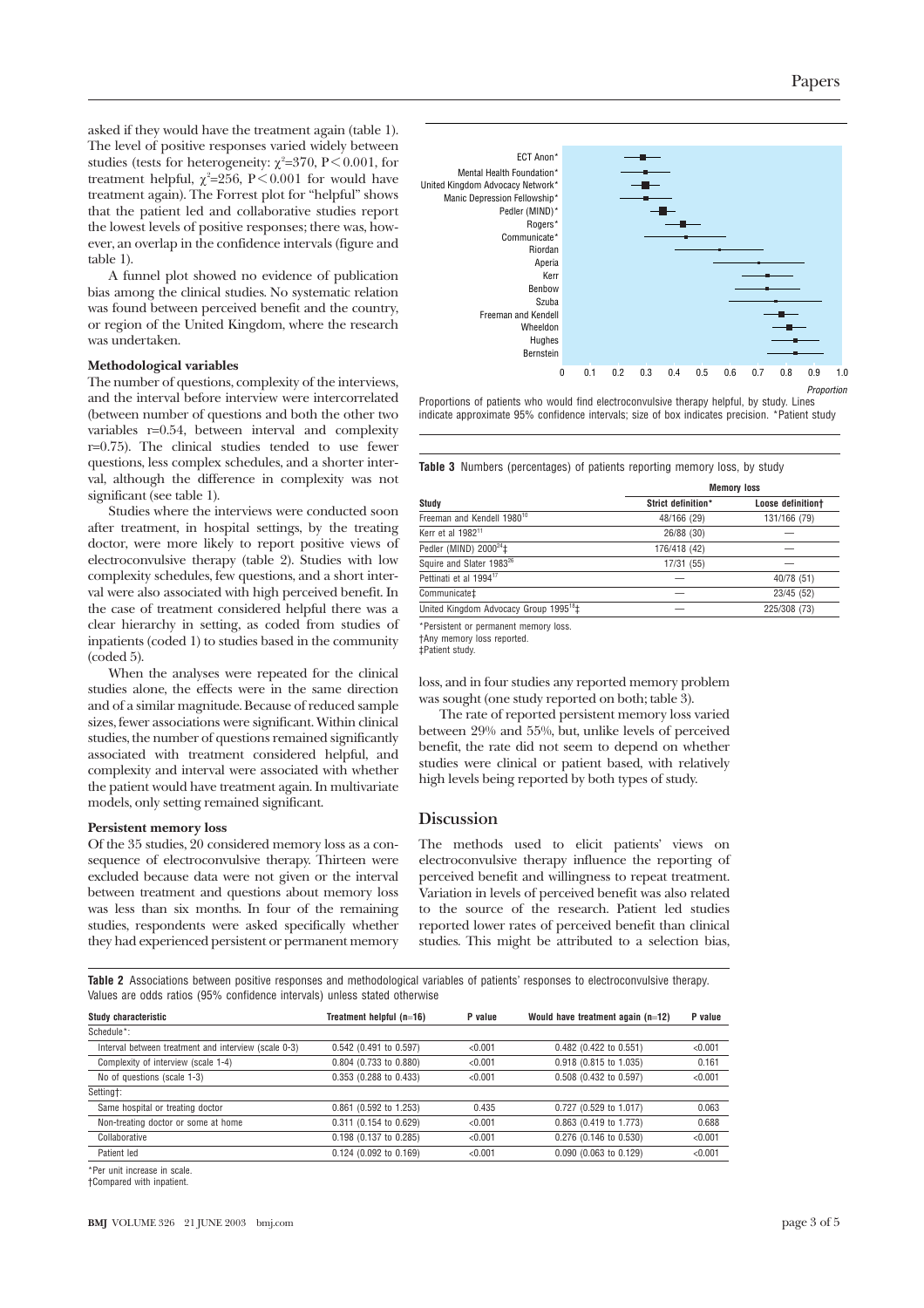with patient studies only selecting people who were antagonistic to treatment. The study by Communicate, the user group at the Maudsley Hospital, is, however, a prospective one, where the interview schedule was clearly stated to come from a patient group. This study still reports lower rates of satisfaction than any of the clinical studies, indicating that even with a prospective design, patient led or collaborative research finds lower rates of satisfaction with treatment. Our findings suggest the difference may be attributed to a tendency for clinical studies to take place soon after treatment, to use medical assessors in clinical settings, and to use brief questionnaires with low complexity for responses.

Qualitative data collected as part of a wider review supports the above conclusions but show, in addition, how patients' views on electroconvulsive therapy are often complex. These data illuminate the way in which patients make decisions about electroconvulsive therapy by weighing the risks and benefits of treatment. Most of the studies we reviewed used simple response categories that did not allow this complex trade-off and other attitudes to be described. One hypothesis is that many patients are not simply for or against the treatment or even are neutral about it. The concept of satisfaction and its measurement are also subject to these criticisms of oversimplification. Future research should include qualitative measures with representative samples of patients who have received electroconvulsive therapy.

Electroconvulsive therapy is a complex intervention comprising many stages and the involvement of many staff. Patients may have varying views about these different stages. As the literature we reviewed relied on global ratings, however, it was not possible to investigate each stage independently. The exception was the information and consent stage, which will be reported later.

#### **Memory loss**

Although the studies did not use consistent definitions or standardised ratings for memory loss, levels were between 29% and 79%. The levels were not determined by whether studies were clinician led or patient led, but the two types of study did differ in their analyses and interpretation of findings. Patient led research typically presents numerical results and illustrates these with quotations to show what the data mean in terms of patients' lives, whereas clinical researchers tend to undertake further statistical analysis of the data, sometimes ignoring the original data. For example, one study asked participants to assess the statement that "electroconvulsive therapy permanently wipes out large parts of memory."11 The study then reported that people who had never received treatment were more likely to endorse this statement than those who had received it. It did not, however, comment on the finding that one third of those who had received treatment agreed with the strongly worded statement.

Another study controlled for depression in the analyses and found that memory loss continued to be significant.<sup>27</sup> Nonetheless, the authors concluded that long term memory loss was an important problem for only a small group of people and were doubtful about the causative role of electroconvulsive therapy.

The findings relate to the experience of persistent memory loss. Routine neuropsychological tests have

#### **What is already known on this topic**

Around 11 000 people receive electroconvulsive therapy in England annually

Controversy exists as to whether treatment is beneficial and whether patients are satisfied with it

Patients' views have never been systematically reviewed

# **What this study adds**

At least one third of patients report significant memory loss after treatment

Routine neuropsychological tests to assess memory do not address the types of memory loss reported by patients

Reported patient satisfaction with electroconvulsive therapy depends on the methods used to elicit a response

been used in studies of electroconvulsive therapy to establish objective measures of memory loss and concluded that there was no evidence of persistent memory loss. It would seem that these are the studies on which the Royal College of Psychiatrists based its findings. The studies, however, typically measure the ability to form new memories after treatment (anterograde memory). Reports by patients of memory loss are of the erasing of autobiographical memories or retrograde amnesia. Thus the risks reported by patients do not appear in clinical assessments.

#### **Controversy between medical opinion and patient organisations**

We found possible sources of controversy between professional bodies and some patients and patient organisations. The levels of perceived benefit differed between patient led and clinician led studies because different methods were used and because in many cases these methods did not allow an adequate description of the complexity of subjective experience. Even where findings, such as persistent memory loss, did not differ between patient led and clinician led studies, the interpretations may have differed radically. It is therefore not surprising that disputes can arise between professionals and patients and that organisations should emerge that provide support and a forum for those who feel their treatment has not been beneficial.

#### **Conclusion**

Although clinical trials concluded that electroconvulsive therapy is an effective treatment,<sup>6</sup> measures of efficacy did not take into account all the factors that may lead patients to perceive it as beneficial or otherwise. Studies of treatment are needed that are able to investigate a range of outcomes valued by patients. Important among these are factors that impact on effectiveness and satisfaction. Also important is loss of autobiographical memory, which is widely described but insufficiently systematically investigated.

Contributors: All authors contributed to the design of the study and the interpretation of the findings and were involved in writing the paper. The data were collected by DR and PF and